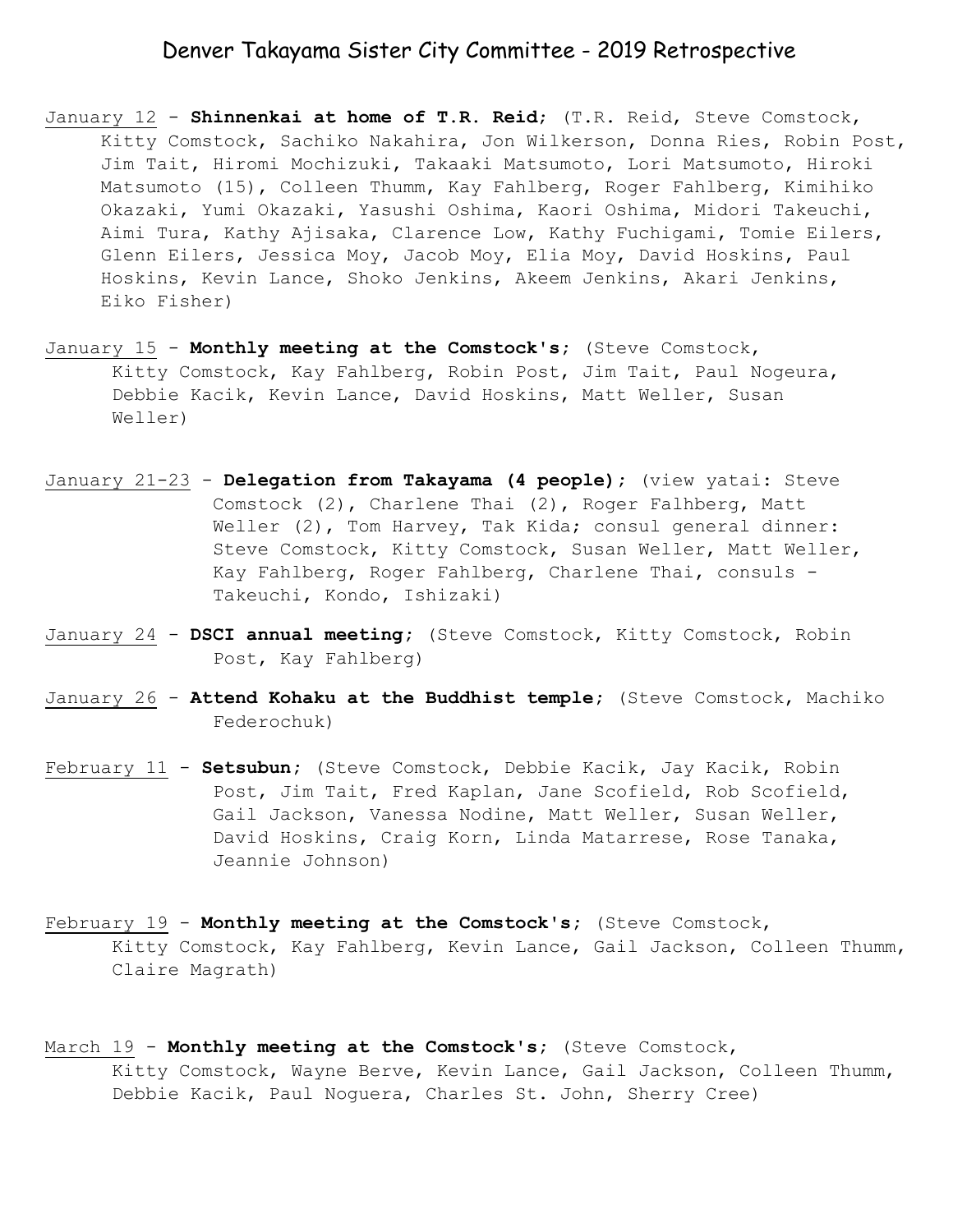# Denver Takayama Sister City Committee - 2019 Retrospective, p.2.

- April 16 **Monthly meeting at the Comstock's;** (Steve Comstock, Kitty Comstock, Kay Fahlberg, Kevin Lance, Gail Jackson, Wayne Berve, Claire Magrath, Sherry Cree, Teri Galvez, Debbie Kacik, Paul Noguera, Jenae Sanchez, Robin Post, Jim Tait, Charlene Thai, Ryan Leong)
- May 4 **Japanese meal + movie, at JCC;** (Cody Bennett, Steve Comstock, Kitty Comstock, Sherry Cree, Shannon Holmes, Ed Schwartz, Debbie Kacik, Kevin Lance, Allison Lance, Ryan Leong, Claire Magrath, Sophie Magrath, Misty Newton, John Newton, Charles Ozaki, Stephan Papa, Patty Prevost, Robin Post, Jim Tait, Elaine Stepner, Stacey Shigaya, Stacey Shigaya guest, Gayle Stallings, Erica Taylor, Chip Taylor, J Taylor, Max Taylor, Myrna Ann Adkins, Gary Yamishita, Deb Yamishita, Manfred Chemek, Rick Spoor, Akemi Spoor, Beryl O'Dowd, Gail Jackson, Rodger Hara, Jeanna Beard, Kevin Mann, Cole Struhar, Sally Loomis, Craig Korn)
- May 18 **City of Takayama Park work day** (Claire Magrath, Steve Comstock, Kevin Lance, Dan Scherzer, Takaho Scherzer, Gail Jackson)
- May 21 **Monthly meeting at the Comstock's;** (Steve Comstock, Kitty Comstock, Robin Post, Jim Tait, Devron McMillin, Manfred Chemek, Matt Weller, Susan Weller, Dan Scherzer, Mike Lammens, Janet Lammens, Kevin Lance, Jenny Mae Samson)
- May 26 **City of Takayama Park work day #2** (Steve Comstock, Maiko Ishizaki, John Newton, Misty Newton, Jenny Mae Samson, Brian Ross, Kent Sellers)
- June 18 **Monthly meeting at the Comstock's;** (Steve Comstock, Kitty Comstock, Robin Post, Jim Tait, Susan Weller, Dan Scherzer, Jenae Sanchez, Sherry Cree, Debbie Kacik, Jack Kacik, John Newton, Misty Newton, Kay Fahlberg, Vivi Chen, Troy Delaplain)
- June 22-23 **Cherry Blossom Festival;** (Steve Comstock, Kitty Comstock, Susan Weller, Kevin Lance, Sherry Cree, Huseen Sufi, Jenny Mae Samson, Gail Jackson, Rick Brown, John Newton, Misty Newton, Lilija Shuger, Machiko Fedorchuk, Greg Fedorchuk, Devron McMillan, Manfred Chemek)
- July 9 **Travel To Japan seminar;** (Sherry Cree, Kevin Lance, Steve Comstock, Kay Fahlberg, Stacey Shigaya, Lisa Fukuhara, Niall O'Connor, Maureen Phillips, Devron McMillin, John Newton, Misty Newton, Mike Lair, Sarah Lair, Eden Lair, Mike Rosenlof, Manfred Chemek, Rita Shirley, Alan Crandall, Fred Kaplan, Karl Todd, Dan Scherzer)
- July 16 **Monthly meeting at the Comstock's;** (Steve Comstock, Kitty Comstock, John Newton, Misty Newton, Kevin Lance, Gail Jackson, Dan Scherzer, Jenny Mae Samson, Debbie Kacik, Claire McGrath, Sophie McGrath, Susan Weller, Matt Weller)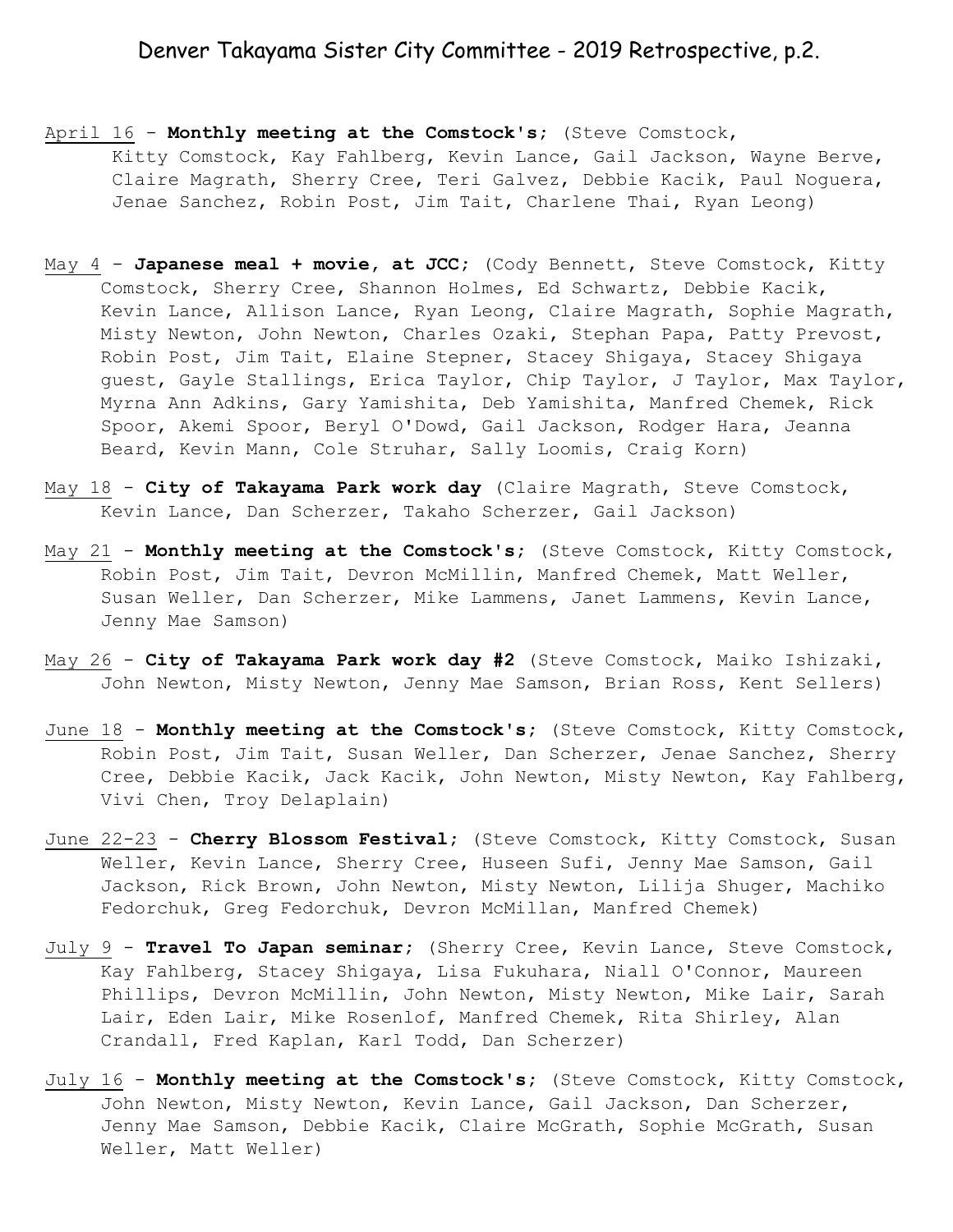## Denver Takayama Sister City Committee - 2019 Retrospective, p.3.

- July 24 **Host family orientation at Daniels Fund;** (Steve Comstock, Kitty Comstock, Gail Jackson, Tim Jafek, Julie Jafek, Eric Bevins, Ann Fazzini, Heidi Bennett, Cody Bennett, Rory Yonts)
- July 24-25 **Visit from Takayama (Akila Tanaka, Ikihuro Ono);** various meetings and entertaining (Steve Comstock, Kitty Comstock, Sherry Cree, Dan Scherzer, Kevin Lance, Kay Fahlberg, John Newton, Misty Newton, Robin Post, Jim Tait, Sachiko Nakahira, Gail Jackson)
- July 27 **International Youth Baseball Tournament;** booth representing DTSCC (John Newton, Misty Newton, Chris Wanifuchi, Micahel Frank, Todd Cornell, Niall O'connor)
- August 1 **Students arrive;** (Steve Comstock, Kitty Comstock, host families (18 people), delegation (12 people))
- August 2 **Students tour Denver;** (Steve Comstock, Kitty Comstock, host families (18 people), delegation (12 people)) additional driver: Kevin Lance
- August 3 **Students with hosts;** (Steve Comstock, Kitty Comstock, host families (18 people), delegation (12 people)); Kevin and Robin take Manaka riding)
- August 4 **Students with hosts;** (host families (18 people), delegation (12 people)) Carol-Lynne Moore and daughter entertain Manaka)
- August 5 **Students tour Mountains;** (Steve Comstock, host families (18 people), delegation (12 people)) additional driver: Donna Altieri, Gail Jackson, Julie Jafek, John Newton); **farewell dinner: 60+ people**
- August 6 **Student tour leaves;** (Steve Comstock, Kitty Comstock, host families (18 people), delegation (12 people))) 1/2 day
- August 11 **Tanabata;** (Kent Sellers, Rolayne Sellers, Hiromi Mochizuki, Kay Mochizuki, Steve Comstock, Kitty Comstock, Curt Santiago, Lydia Santiago, John Newton, Misty Newton, Alex Crihfield (15), Midori Takeuchi, Juichi Takeuchi, Liliane Brantes, Christian Brantes, Peter Vanicek, Anna Christy, Julia Christy (10), Andrew Christy (4), Jenny Mae Samson, Chiho Minami, Kokomi Kakenaka, Yura Kato, Brian Ross, Takeshi Yamauchi, Chiharu Yamauchi, Carol-Lynne Moore, Kaoru Yamamoto, Kiyomi Moore, Debbie Kacik, Jay Kacik, Brooke Lee, Yun Lee, Dilyn Lee (8), Greyson Lee (3.5), Dennis Grogan, Tina Proctor, Beryl O'Dowd, Marilyn Chambron, Sherry Cree, Kengo ??, Charlene Thai, Colleen Thumm, Jane Scofield, Rob Scofield, Kay Fahlberg, Roger Fahlberg, Phil Salinas, Maryanne Frazin, Tatiana Marquez,...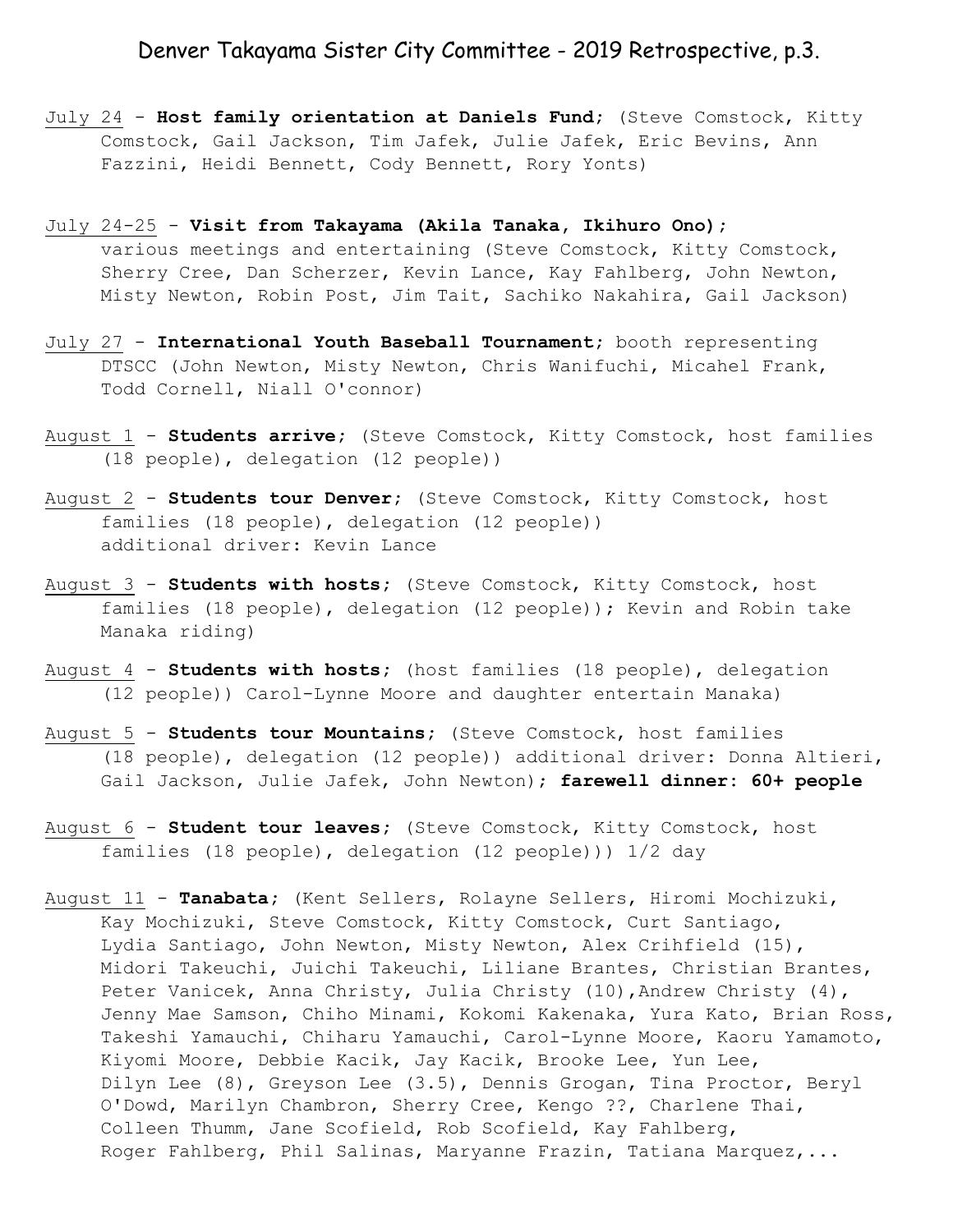#### Denver Takayama Sister City Committee - 2019 Retrospective, p.4.

- August 11 **Tanabata, continued** (Dan Scherzer, Takaho Scherzer, Leo Scherzer (9), Larry Jackel, Kathy Jackel, Lawton Shinsato, Brian Tillery, Trenton Spitler, Claire Magrath, Sophie Magrath, Susan Weller, Matt Weller, Monica Weller)
- August 20 **Monthly meeting at Domo;** (Steve Comstock, Kitty Comstock, Jenny Mae Samson, Rob Scofield, John Newton, Misty Newton, Marc Hughes, Charlene Thai, Bryce Thai, Masako Onakado, Colleen Thumm, Beryl O'Dowd, Don Elliott, Kay Fahlberg, Sherry Cree, Kengo ??, Dan Scherzer, Craig Korn)
- August 21 **Japan trip orientation 1 at Daniels Fund;** (Steve Comstock, Kevin Lance, Sherry Cree, Allison Lance, Bill Otto, Christine Wanifuchi, Nancy Denniston, Karen Weber, Debbie Kacik, Kay Fahlberg, John Newton, Misty Newton)
- August 29 **Reception at Consul General's;** (Steve Comstock)
- August 30 **Meet with Wellshire rep;** (Steve Comstock, Kitty Comstock)
- September 6 **Rocky Mountain Bonsai Society 50th Anniversary;** (Steve Comstock, Kitty Comstock)
- September 11 **Japan trip orientation 2 at Geotech;** (Steve Comstock, Kevin Lance, Kay Fahlberg, John Newton, Misty Newton, Bill Otto, Allison Lance)
- September 12 **Sakura Foundation dinner;** (Steve Comstock, Kitty Comstock, Charlene Thai)
- September 14 **Japanese Kite Festival;** (Steve Comstock, Debbie Kacik, Jack Kacik, Mamiko Ikeda, Dan Scherzer)
- September 15 **Japanese Kite Festival;** (Steve Comstock)
- September 17 **Monthly meeting at the Comstock's;** (Steve Comstock, Kitty Comstock, Danielle Allen, Sherry Cree, Kay Fahlberg, Gail Jackson, Debbie Kacik, Jack Kacik, Kevin Lance, John Newton, Misty Newton, Robin Post, Jim Tait, Jenae Sanchez, Rose Tanaka, Susan Weller)

September 26 - **Japanese related non-profits lunch;** (Steve Comstock)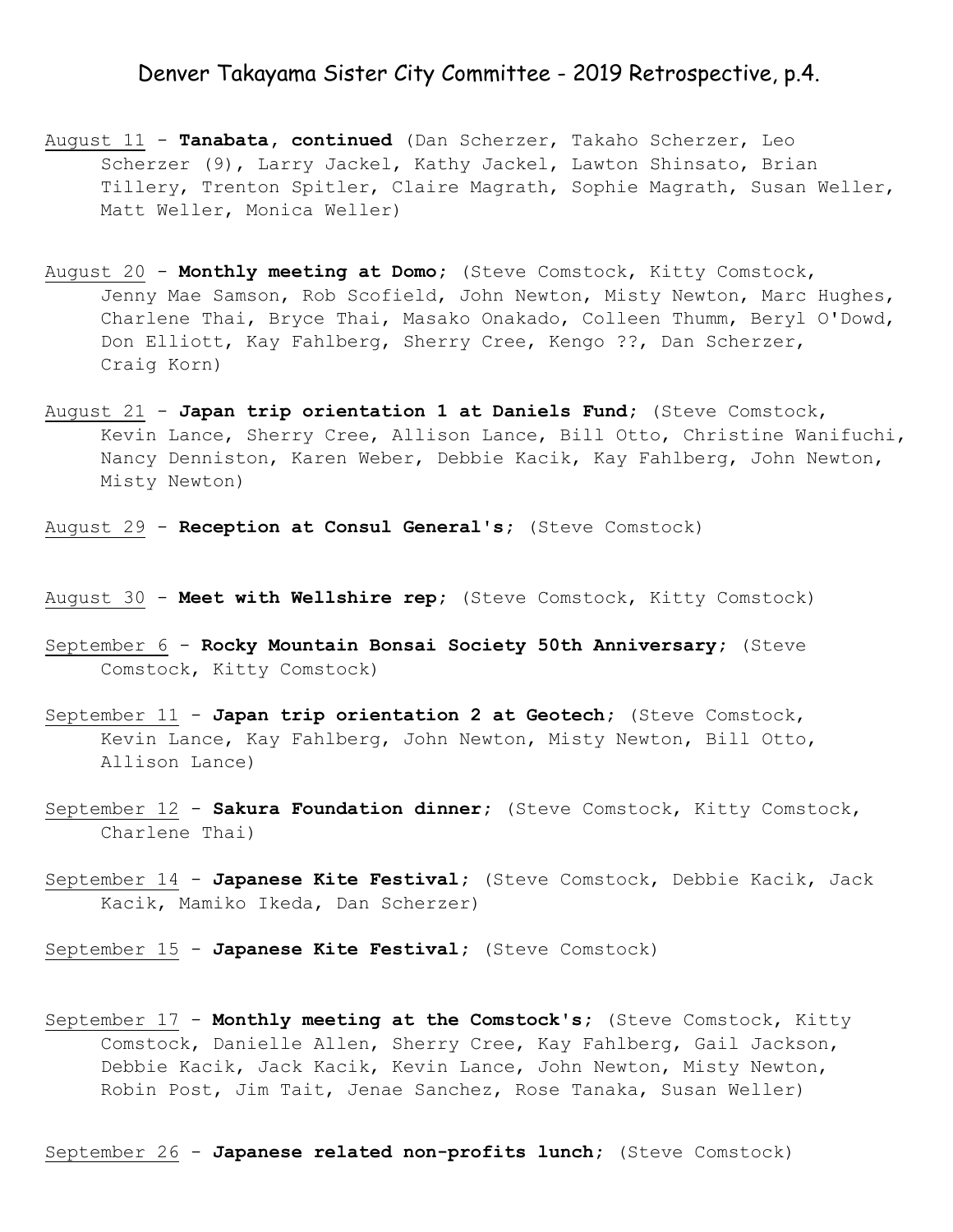## Denver Takayama Sister City Committee - 2019 Retrospective, p.5.

- October 8 **Yatai moved;** (Steve Comstock, Tak Kida, Tom Harvey, Tom Migaki)
- October 11 **yatai restoration work;** (Tak Kida, Richard Wertz)
- October 14 **yatai restoration work;** (Steve Comstock, Tom Harvey, Matt Weller)
- October 15 **Meet Takayama delegation; dinner w/ 3;** (Steve Comstock, Kitty Comstock, Osamu Hirakawa, Rei Hirakawa, Manaka Mitsuki)
- October 16 **yatai restoration work;** (Steve Comstock, Tak Kida, Isaac Hartman, Tom Harvey, Tom Migaki, Roger Fahlberg, Rei Hirakawa, Osamu Hirakawa, Shinya Kajii, Yasuo Oono, Tsunehiro Inakura, Takuma Mitsuzuka, Ken Watanabe, Mikito Enoki, Manaka Mitsuki)
- October 17 **yatai restoration work;** (Steve Comstock, Tak Kida, Isaac Hartman, Tom Migaki, Roger Fahlberg, Rei Hirakawa, Osamu Hirakawa, Shinya Kajii, Yasuo Oono, Tsunehiro Inakura, Takuma Mitsuzuka, Ken Watanabe, Mikito Enoki, Manaka Mitsuki, Charlene Thai)
- October 18 **yatai restoration work;** (Steve Comstock, Tak Kida, Isaac Hartman, Tom Harvey, Tom Migaki, Roger Fahlberg, Rei Hirakawa, Osamu Hirakawa, Shinya Kajii, Yasuo Oono, Tsunehiro Inakura, Takuma Mitsuzuka, Ken Watanabe, Mikito Enoki, Manaka Mitsuki)
- October 19 **yatai restoration party;** (Steve Comstock, Kitty Comstock, Robin Post, Jim Tait, Gail Jackson, Rodger Hara, Kimiko Side, Fred Kaplan, Charlene Thai, Rei Hirakawa, Osamu Hirakawa, Yoshi Nakasone, Tom Migaki, Shelley Migaki, Sue Migaki, Oye Poon, Shinya Kajii, Yasuo Oono, Tak Kida + 1, Tsunehiro Inakura, Takuma Mitsuzuka, Ken Watanabe, Mikito Enoki, Manaka Mitsuki, Richard Wertz, Mrs. Richard Wertz, Kaoru Yamamoto, Carol-Lynne Moore, Frank Stossel, Yuko Ocano, Debbie Kacik, Jack Kacik, Midori Takeuchi, Michael Frank, Colleen Thumm, T.R. Reid, Sachiko Nakahira, Calvin Hada, Susan Weller, Charles St. John, Rodger Fahlberg, Derek Okubo)
- November 2 **culture day;** (Steve Comstock, Kay Fahlberg, Roger Fahlberg, Kitty Comstock, Douglas Wagner, Laura Powell, Mark Suggs, Midori Allmeyer, Max Taylor, J Taylor, Erika Taylor, Chip Taylor, Myrna Ann Adkins, Nodoka Epel, Sarah Uezono, Yumino Kimura, Ron Abo, Tom Harvey, Takayuki Kida, Hiromi Mochizuki, Charlene Thai, Keita Kato, Debbie Kacik, Jack Kaycik, Marie Meyer, Midori Takeuchi, Makoka Kato, Keita Kato, Mayumi Takano, Lisa Dayan, Matt Krutka, Marie Miller, John Newton, Misty Newton, Ann Fazzini, Chris Wanifuchi, Miki Oishi, Emmalee Johnson, Tom Hall, Mina Hall, Gina Sadoval-Gibson, Christine Petty